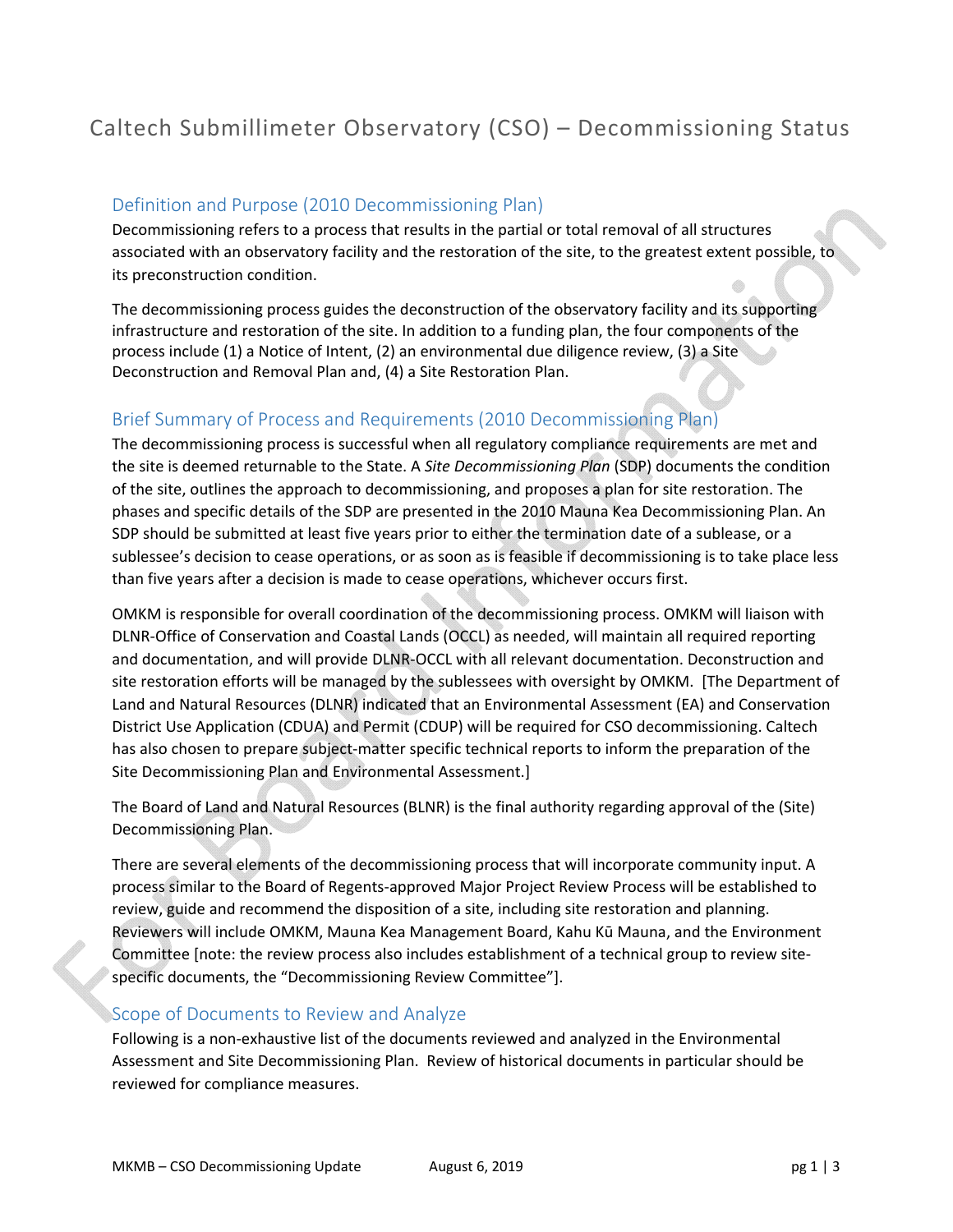- Observatory Construction Documents
	- o Final Environmental Impact Statement (FEIS) or Environmental Assessment (EA)
	- o Conservation District Use Application (CDUA)
	- o DLNR Staff comments and correspondence regarding the CDUA
	- o Conservation District Use Permit (CDUP)
	- o Sub‐Lease and Master Lease
- Operating documents
	- o Operating and Site Development Agreement (OSDA)
	- o Subsequent permits and operating agreements for original and any additional infrastructure and uses
	- o Improvements resulting from other Observatory permits
- Planning Documents
	- o County General Plan
	- o 2000 Mauna Kea Master Plan (and EIS)
	- o 2009 Mauna Kea Comprehensive Management Plan (including EA and subplans)

## Activities not requiring a permit

- Removal of interior items for reuse or recycling (ongoing).
- Removal and relocating of the mirror (pending funding).